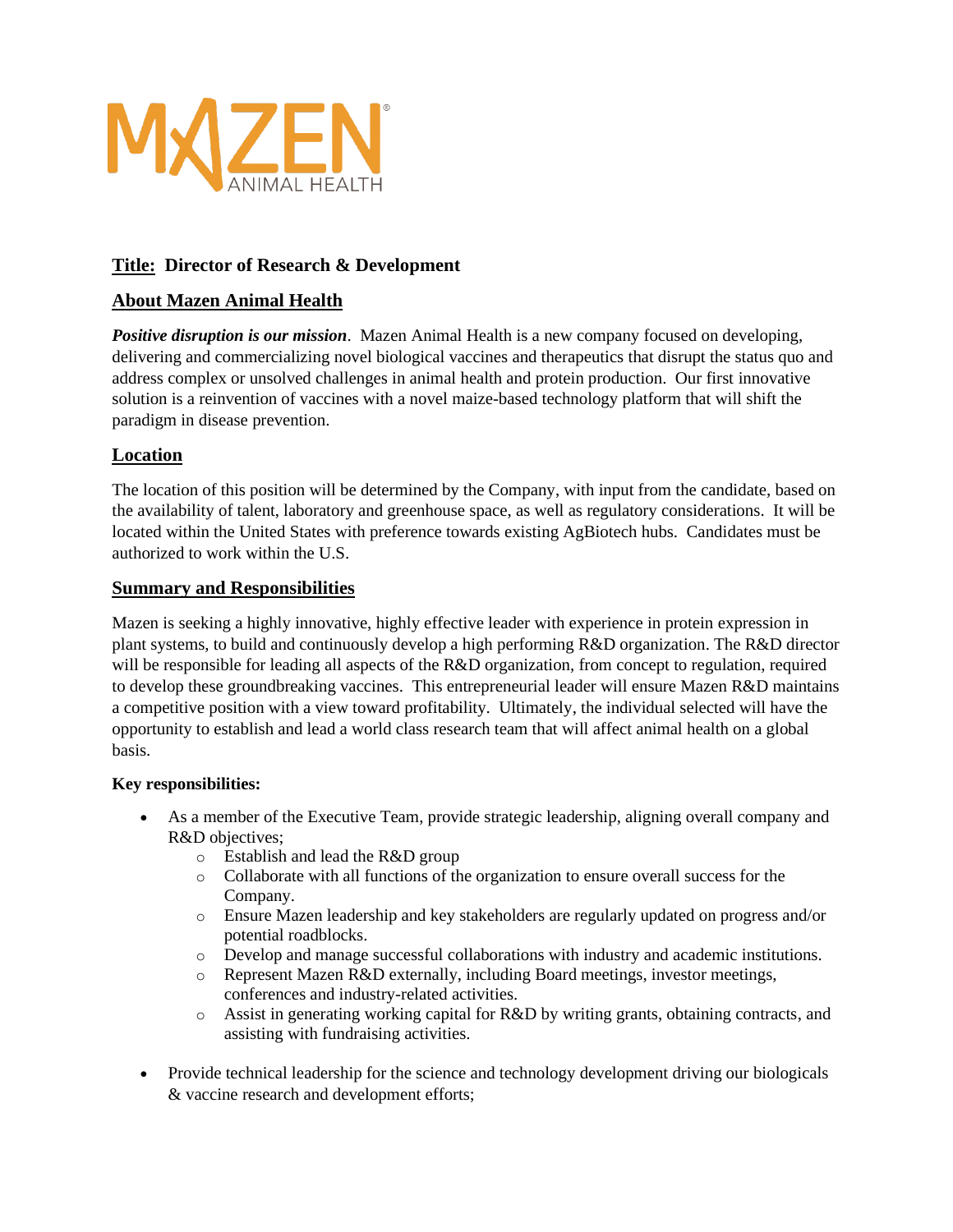- o Maintain state-of-the art knowledge in animal vaccines and recombinant protein expression in plants.
- o Ensure adherence to professional standards and ethics of prospect research.
- o Develop and manage the company's product portfolio activities to advance products through to commercialization in coordination with R&D staff, regulatory, marketing, outside contractors and management.
- o Oversee Mazen's patent portfolio, in coordination with patent counsel.
- o Evaluate research tools and emerging technology and coordinate vendor relations.
- o Comply and support all regulatory and policy guidelines including APHIS/BRS, CVB, FDA, IBC, OSHA, pesticide applications, GLP and ISO requirements.
- Build and continuously develop a high-performing R&D organization;
	- $\circ$  Develop and oversee budgets, policies, and procedures for the R&D organization.
	- o Create a diverse, high-performance, development-focused culture that attracts and retains top talent.
	- $\circ$  Invigorate the entrepreneurial spirit of the team, stimulate creativity, and accelerate innovation.
	- o Lead with integrity, transparency, and authenticity.

# **BASIC QUALIFICATIONS:**

- Ph.D. or similar qualifications in a plant or life science discipline.
- Minimum of 10 years in technical and strategic research and development leadership.
- A deep understanding of the needed competencies for building and driving a plant-based vaccine and biologicals development effort with the ability to drive scientific insights and directions. Key competencies to include but not limited to: molecular biology, bioinformatics, protein biochemistry, protein engineering/expression, lab and Green House bioassays (GH) and High-Throughput (HTP) screening.
- Scientific recognition: Peer review publications, patents, product introductions, invited speaker at conferences, etc.
- Strong analytical skills: Expertise in the modeling and analysis of data.
- Ability to effectively communicate complex scientific information in a concise manner, both written and oral.
- Strong proven leadership and cross-functional collaboration.
- Demonstrated record of initiative, problem solving, and adaptability
- A high degree of personal motivation and the desire to make an immediate contribution to the growth and profitability of the organization, a distinct sense of urgency.

### **Preference will be given to candidates that also possess working knowledge of:**

- Molecular genetics for the design of expression vectors and analytical tools
- Biochemical and immunochemical analysis
- Protein purification
- Cell biology and transformation technology for bacteria and plants
- Whole plant genetics
- Vaccine development and immunology
- Product portfolio management
- Funding through grants, constructs or in industry
- GLP laboratory practices and working in USDA regulated environments
- Design and implementation of animal testing